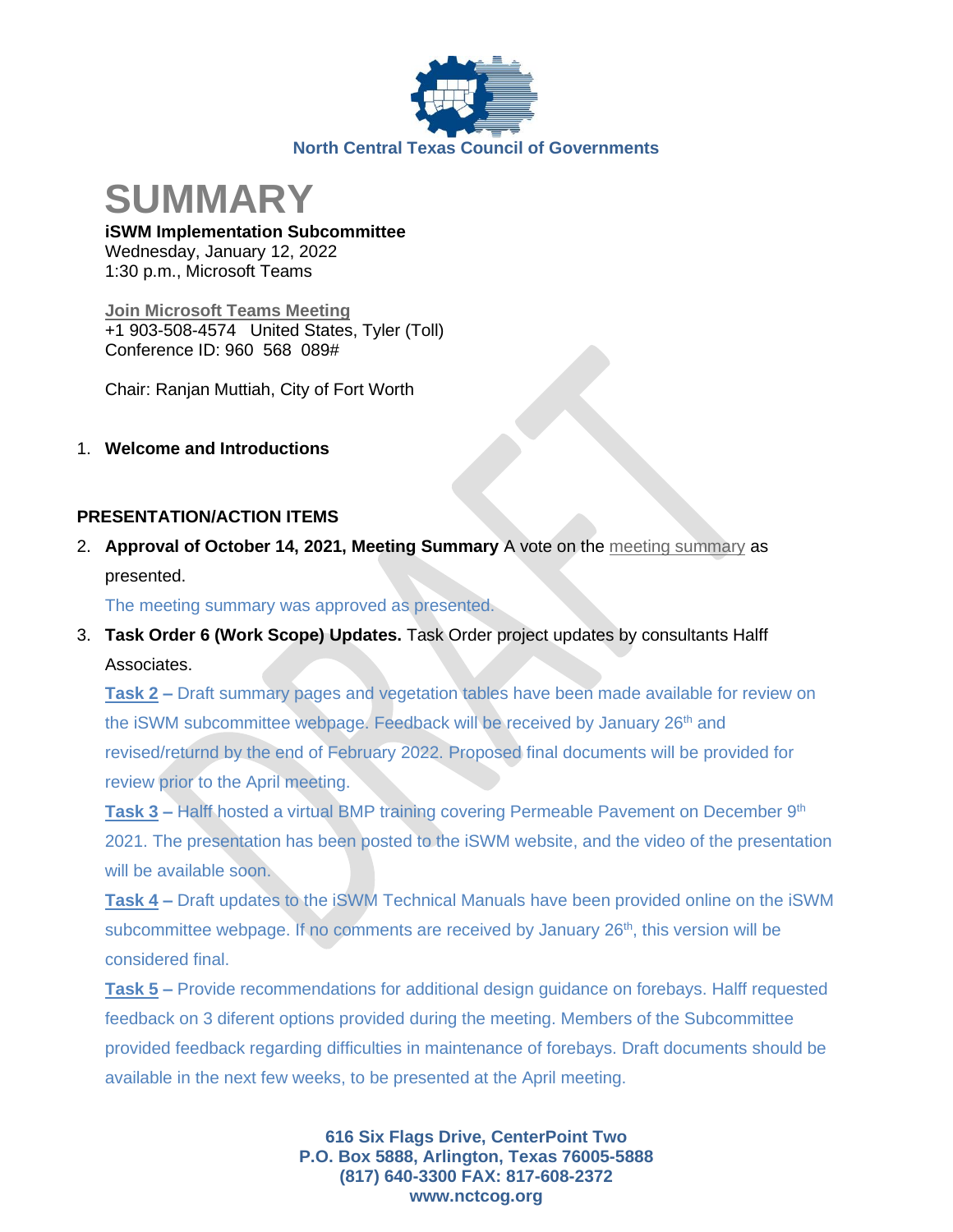

#### **North Central Texas Council of Governments**

**Task 6 –** Research of previous hydrologic mimicry cases. A memorandum will be distributed over the next couple of months for the iSWM criteria and technical manuals. The manuals already provide pretty substantial strategies for hydrologic mimicry, so the memorandums will provide some suggestions and considerations on updates or extrapolation of concepts/intents. There was a request from the subcommittee to tighten up the language in the memorandum so that people can more easily understand the terminology.

**Task 7 –** Halff is in an on call capacity to assist NCTCOG with case studies. Although they had previously developed a potential case study list, Halff also requested that communities add to the iSWM case study library. These case studies do not have to be success stories. Please contact NCTCOG with any information.

**Task 8 –** Handouts for iSWM Economic Benefits are now available online for review at the iSWM subcommittee webpage. These handouts are 1-page summaries, brief and concise, capturing thoughts from many other documents that have already been produced. These are more along the lines of promotional material for non-technical individuals. Halff is requesting feedback by January 31<sup>st</sup>. There was some feedback provided by a couple members of the subcommittee during the meeting.

4. **Discuss iSWM Outcome 17 (Water Quality) Process** Staff will update the Subcommittee on the status of this task.

Halff has met with the volunteer group to discuss intention of revisions to language of Outcome 17. An initial draft of revisions will be available for review by the end of January 2022. The intent is to finalize language revisions before the April 2022 meeting.

#### **INFORMATION ITEMS**

5. **Regional Public Works Program Update.** NCTCOG staff will update IIS on the FY22 Regional Public Works Program.

Sustainable Public Rights-of-Way Subcommittee (SPROW), February 8<sup>th</sup>, 1:30 p.m.

- Discussing utility BMPs for the Utility Coordination chapter of the BMP guidebook Standard Drawings Subcommittee, January 10<sup>th</sup>, 10 a.m.
	- Reviewing Division 4000 and 5000

Public Works Council, (PWC), February 17<sup>th</sup>, 9:30 a.m.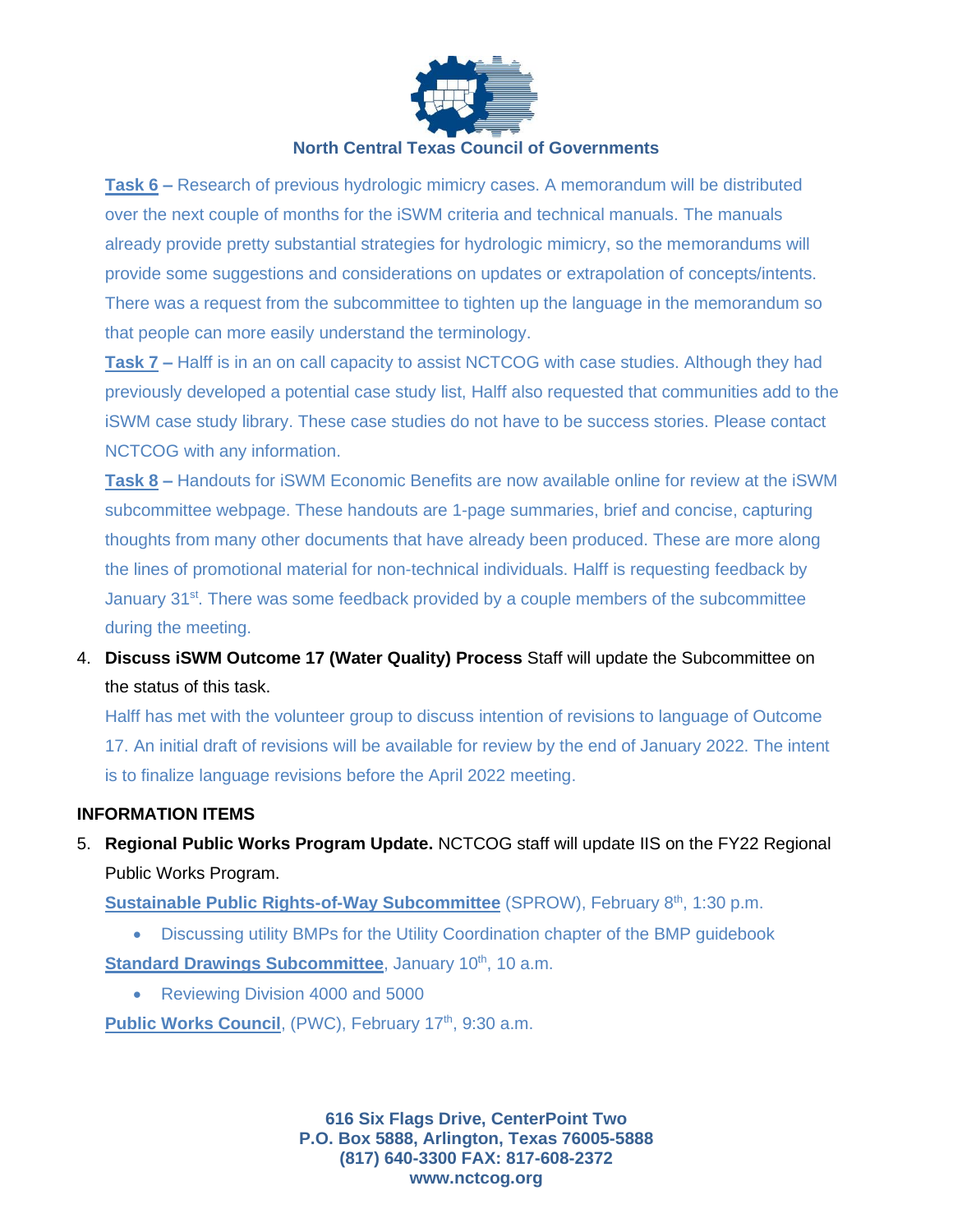

### **North Central Texas Council of Governments**

- Cost share invoices were mailed to all cities in the NCTCOG region
- Reviewing Divisions 2000 and 6000 of the Standard Drawings

## **Upcoming Trainings and Event**

• Planning for Public Works Roundup, New Inspector Training, and Construction Contracts Administration Workshop is underway.

For more information on the Public Works Program please contact Olivia Kale at [okale@nctcog.org](mailto:okale@nctcog.org) or (817) 695-9213.

- 6. **Total Maximum Daily Load Program Update.** NCTCOG staff will update IIS on the FY22 Total Maximum Daily Load Program.
	- New Available Resources:
		- o "What is a Total Maximum Daily Load?" educational explainer video,
		- o On-Site Sewage Facility (OSSF) Social Media Toolkit,
		- o "What is Total Maximum Daily Load? A guide for understanding TMDLs and their importance to the North Central Texas Region" tri-fold brochure,
		- o Door Hangar for apartment complexes that details common wastewater issues and how to protect your pipes
	- Resources Under Development
		- o "Septic System Maintenance for Homeowners" educational explainer video.
		- o "Industrial Facilities and MSGPs: What You Need to Know" FAQ document
	- Upcoming Meetings:
		- o **Joint TMDL Stormwater & Wastewater Technical Subcommittee:**  January 27, 2022 at 9:30 a.m. via Microsoft Teams
		- o **Trinity River Basin Coordinating Committee:**  February 15, 2022 at 9:30 a.m. via Microsoft Teams
		- o **TMDL Monitoring Coordination Forum Subcommittee:**  March 3, 2022 at 9:30 a.m. via Microsoft Teams

For more information on the TMDL program please contact Hannah Allen at [hallen@nctcog.org](mailto:hallen@nctcog.org) or (817) 695-9215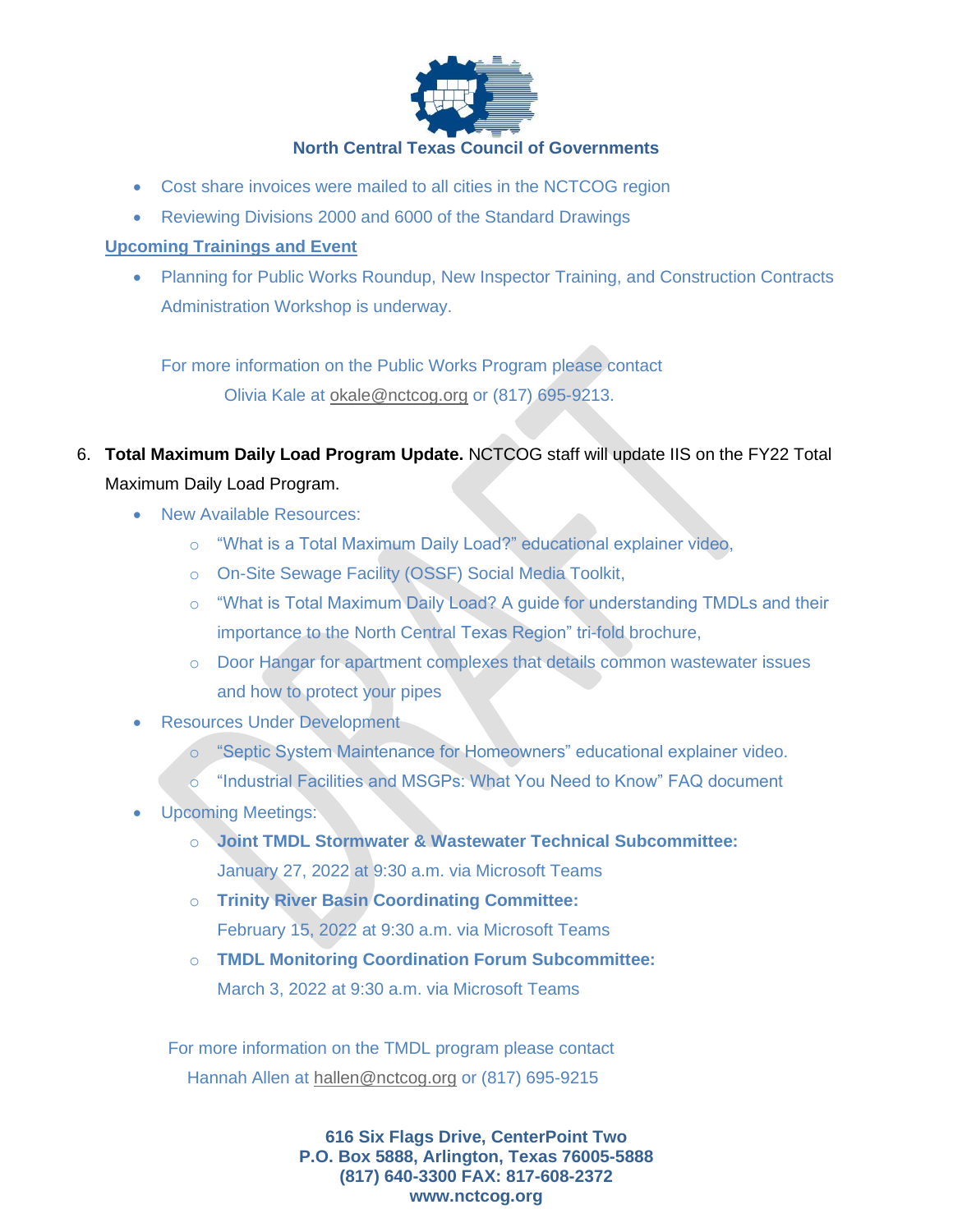

## **OTHER BUSINESS AND ROUNDTABLE DISCUSSION**

#### 7. **Upcoming Events and Conferences.**

#### **American Meterological Society Annual Meeting**

- January 23-27, 2022 in Houston, Texas
- In person attendance canceled. Registration for online attendance available online.
- 8. **Future Agenda Items and Roundtable Discussion**. During the roundtable discussion, Zachary Peterson with the City of Denton mentioned a reference to fishery research on natural flood pulses which could possibly be included in the hydrologic mimicry memo.
- 9. **Schedule for the Next Meeting**. The next meeting is scheduled for March 30, 2022.

#### **Adjournment**

If you have any questions regarding the meeting or agenda items, please contact Casey Cannon by phone at (817) 608-2323 or by email at [ccannon@nctcog.org.](mailto:ccannon@nctcog.org) If you plan to attend this public meeting and have a disability that requires special arrangements at the meeting, please contact Casey Cannon by phone at (817) 608-2323 or by email at coannon@nctcog.org 72 hours in advance of the meeting. Reasonable accommodations will be made to assist your needs.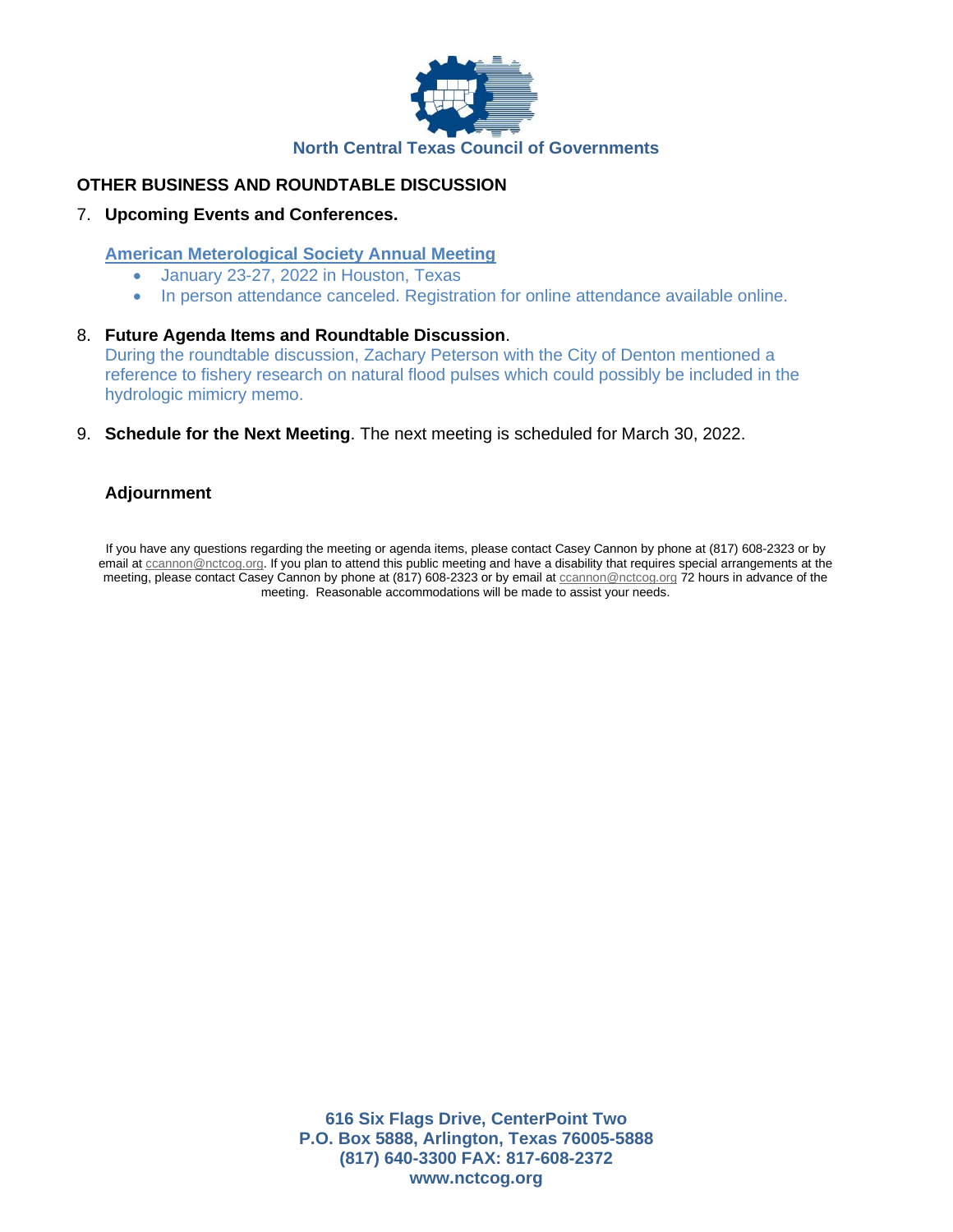

# **Subcommittee Sign-in sheet**

| <b>Name</b>                  | <b>Organization</b>                   |
|------------------------------|---------------------------------------|
| <b>Patrick Strong</b>        | <b>City of Arlington</b>              |
| <b>Chris Techau</b>          | <b>City of Bedford</b>                |
| <b>Catherine Oduro</b>       | <b>City of Celina</b>                 |
| <b>George Marshall</b>       | <b>City of Corinth</b>                |
| <b>Radwan Dalu</b>           | <b>City of Dallas</b>                 |
| <b>Kristie Halverson</b>     | <b>Ciy of Dallas</b>                  |
| <b>Jennifer Rovezzi</b>      | <b>City of Dallas</b>                 |
| <b>Joshua Spencer</b>        | <b>City of Dallas</b>                 |
| <b>Andrew Wallace</b>        | <b>City of Dallas</b>                 |
| <b>Zachary Peterson</b>      | <b>City of Denton</b>                 |
| <b>Ranjan Muttiah</b>        | <b>City of Fort Worth</b>             |
| <b>Julian Holmes</b>         | <b>City of Mansfield</b>              |
| <b>Paul Sparkman</b>         | <b>City of McKinney</b>               |
| <b>Grace Darling</b>         | <b>Arlington Conservation Council</b> |
| <b>Adam Gottlieb</b>         | <b>NTTA</b>                           |
| <b>Heather Harris</b>        | <b>Carollo Engineers</b>              |
| <b>James Gossie</b>          | <b>Denton County</b>                  |
| <b>Eduardo Tovar</b>         | <b>DFW Int'l Airport Board</b>        |
| <b>Joseph Jackson</b>        | <b>Tarrant Couny</b>                  |
| <b>Bardia Heidari</b>        | <b>Texas A&amp;M Agrilife</b>         |
| <b>Michelle Wood-Ramirez</b> | <b>TRWD</b>                           |
| <b>Morgan Walloch</b>        | <b>Walter P Moore</b>                 |
| <b>Andrew Figueroa</b>       |                                       |
| <b>Edward Garza</b>          |                                       |
| <b>Laila Lopez</b>           |                                       |
| <b>Jim Lockhart</b>          |                                       |
| <b>Lee Stimpson</b>          |                                       |
| <b>Carolyn Horner</b>        | <b>NCTCOG</b>                         |
| <b>Edith Marvin</b>          | <b>NCTCOG</b>                         |
| <b>Casey Cannon</b>          | <b>NCTCOG</b>                         |
| <b>Cassidy Campbell</b>      | <b>NCTCOG</b>                         |
| <b>Hannah Allen</b>          | <b>NCTCOG</b>                         |
| <b>Olivia Kale</b>           | <b>NCTCOG</b>                         |